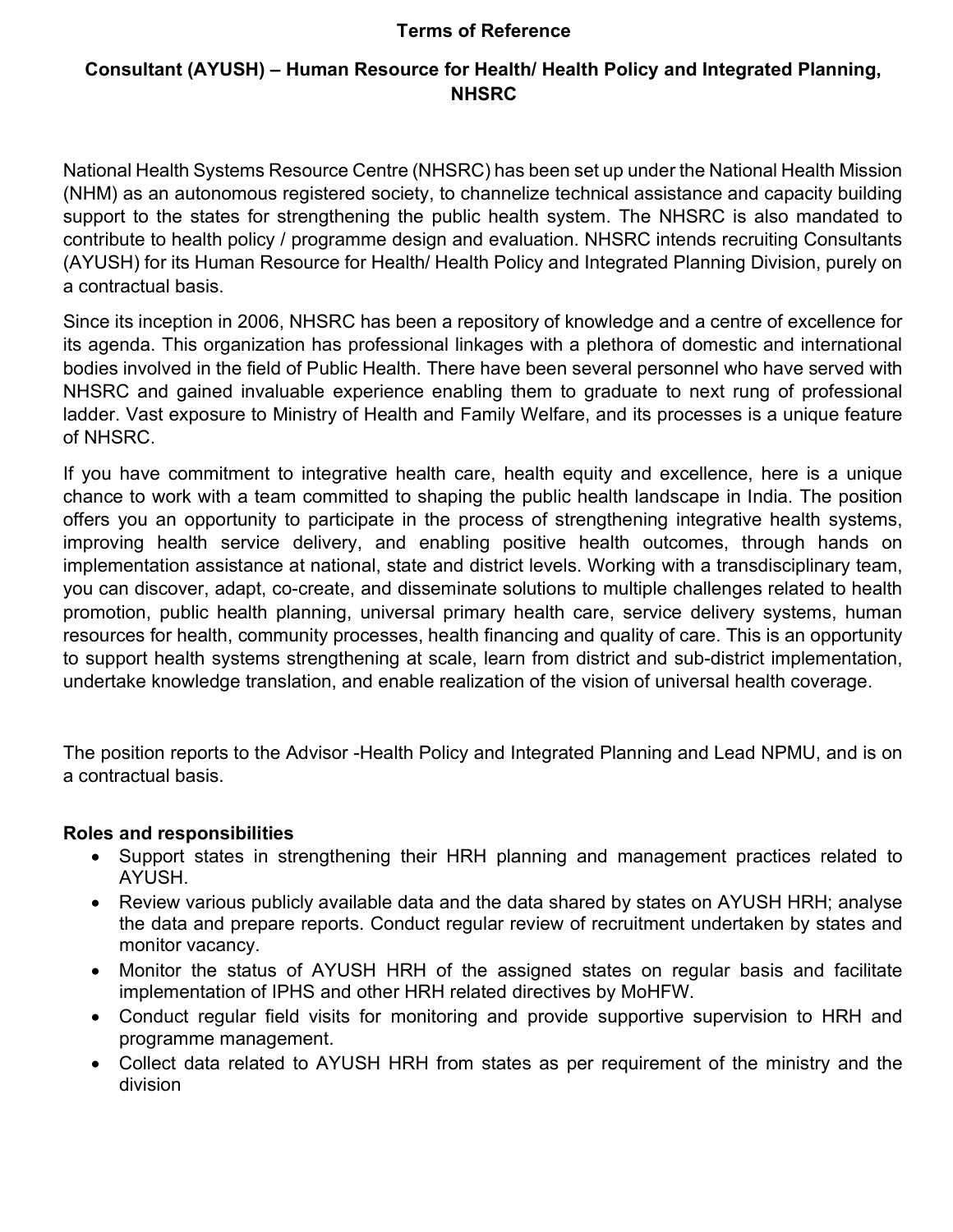- Prepare concept notes of studies as per the annual plan; conduct the study, collect data, analyse and prepare good quality study reports.
- Prepare response for the various queries and RTI received.
- Provide Technical Assistance in areas related to health systems strengthening
- Maintain database of all relevant documents and data related to allocated work area.
- Undertake other assignments, which may be assigned from time to time by the Reporting Officer.

## Qualifications, skills and experience

### Qualifications:

Possess a bachelor's degree of Ayurvedic Medicine and Surgery/ Homeopathic Medicine and Surgery with any of the following Post Graduation Degree/ Diploma (2 Years full time) from AICTE recognised institutions.

## Post-Graduation:

- Master's in Public Health (MPH)
- Post Graduate Degree/ Diploma in Public Health Management
- Post Graduate Degree/ Diploma in Healthcare Administration
- Post Graduate Degree/ Diploma in Health and Hospital Management
- Post Graduate Degree/ Diploma in Health Management
- Post Graduate Degree/ Diploma in Hospital Management
- Post Graduate Degree/ Diploma in Personal Management
- Post Graduate Degree/ Diploma in HR Management
- MBA (Specialised in H.R. Management)
- MBA (Specialised in Personal Management)

Experience: At least two years of Post Qualification work experience in public health is required.

Age limit: Up to 40 Years (as on the date of receiving the application)

Work location: New Delhi; Opportunity to gain hands on experience of public health canvas of states and districts. Extensive Travels to the States and Districts as per need.

## Remuneration range: Between Rs. 60,000/- to Rs. 1,20,000/-

\*Fee offered within the band will be commensurate with qualification and experience.

Other benefits: In addition to the renumeration mentioned above, Consultants of NHSRC are entitled to Free Accidental insurance, Subsidized Medical insurance, Mobile bills reimbursement, Laptop reimbursement (As per NHSRC Policy), 30 days Consolidated leave, fully paid Maternity leave (For Female Consultants) as per Government of India policy, performance linked increments, TA/ DA and per diem for on-duty visits.

Duration of contract: Initial Contract till 31st March 2024 (with further extension subject to satisfactory performance)

How to apply: Candidates are requested to fill the online application correctly which is available on the NHSRC website (http://nhsrcindia.org). Applications will be accepted in the prescribed online application format only. Last date for receiving applications is 14th March 2022.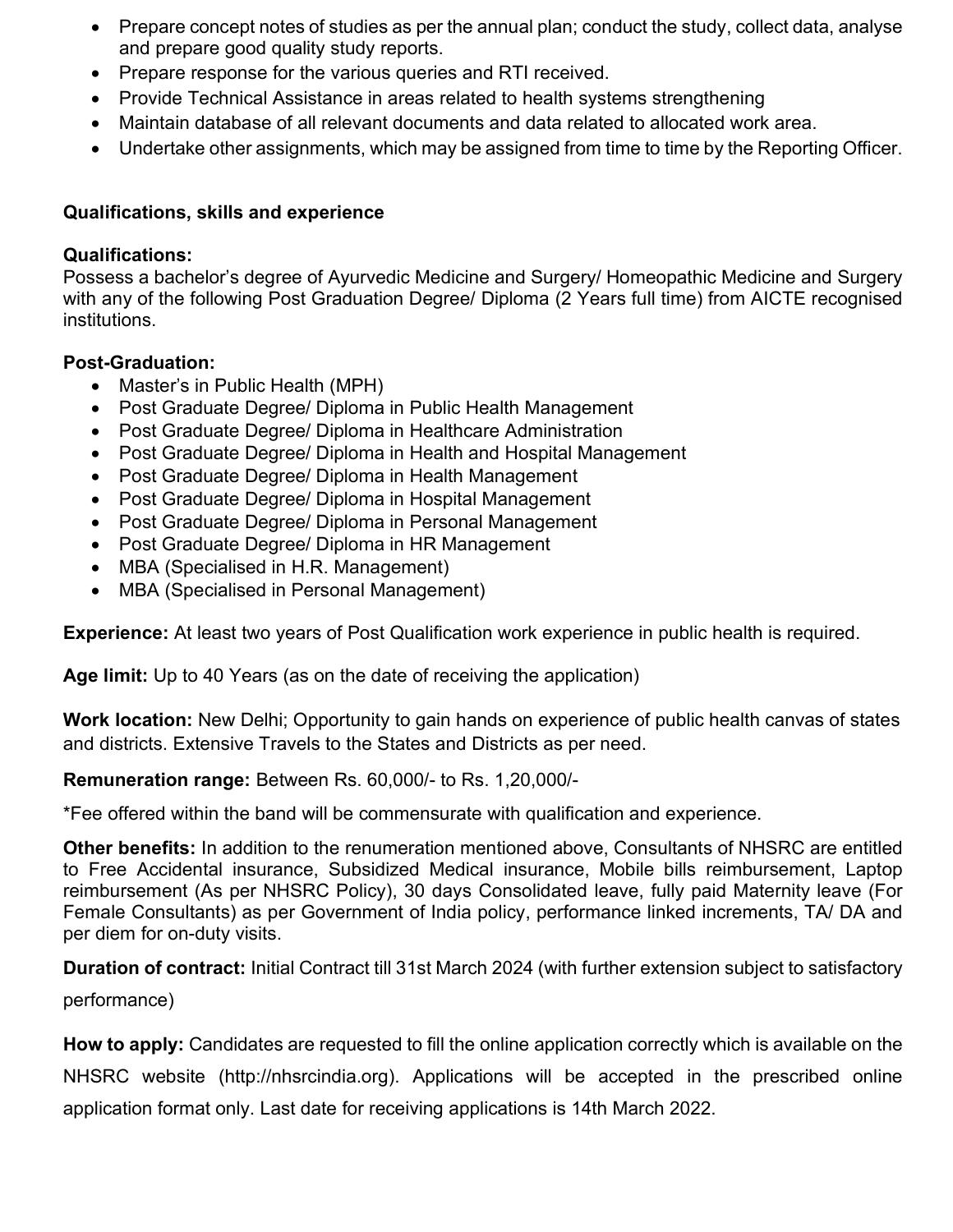#### संदर्भ शर्तें

#### कनसल्टेंट (आयूष) स्वास्थ्य के लिए मानव संसाधन/स्वास्थ्य नीति और समेकित नियोजन, एनएचएसआरसी

राष्ट्रीय स्वास्थ्य प्रणाली संसाधन केंद्र (एनएचएसआरसी) की स्थापना राष्ट्रीय स्वास्थ्य मिशन (एनएचएम) के अंतर्गत स्वायत्त पंजीकृत संस्था के रूप में की गई है। एनएचएसआरसी का उद्देश्य स्वास्थ्य प्रणाली को मजबूत करने के लिए राज्यों को तकनीकी सहायता उपलब्ध कराना और क्षमता निर्माण में समर्थन देना है। एनएचएसआरसी को स्वास्थ्य नीति/कार्यक्रम डिजाइन और मुल्यांकन के लिए योगदान करने का भी जनादेश प्राप्त है। एनएचएसआरसी विशुद्ध रूप से अनुबंध आधार पर अपनी स्वास्थ्य के लिए मानव संसाधन / स्वास्थ्य नीति और समेकित नियोजन प्रभाग के लिए कनसल्टेंट (आयुष) की भर्ती करने का इच्छुक है।

वर्ष 2006 में आरंभ से ही एनएचएसआरसी अपने एजेंडे के लिए ज्ञान का भंडार और उत्कृष्टता का केंद्र रहा है। इस संगठन के सार्वजनिक स्वास्थ्य के क्षेत्र में संलग्न अनेक घरेलू और अंतरराष्ट्रीय निकायों के साथ व्यावसायिक संबंध हैं। ऐसे अनेक व्यक्ति हैं जिन्होंने एनएचएसआरसी के साथ कार्य किया और अमूल्य अनुभव प्राप्त किया जिससे पेशेवर मंजिल की अगली सीढ़ी पर छलांग लगाने में सक्षम हुए। स्वास्थ्य एवं परिवार कल्याण मंत्रालय के साथ कार्य करने के व्यापक अवसरों के साथ एनएचएसआरसी की प्रकियाएं इसकी अनूठी विशेषताएं हैं ।

यदि आप स्वास्थ्य देखभाल, स्वास्थ्य निष्पक्षता और उत्कृष्टता के लिए प्रतिबद्ध हैं तो यह भारत में सार्वजनिक स्वास्थ्य परिदृश्य को दिशा देने के लिए प्रतिबद्ध टीम के साथ कार्य करने का अनूठा अवसर है। यह पद आपको स्वास्थ्य प्रणाली को मजबूत करने, स्वास्थ्य सेवा वितरण में सुधार और राष्ट्रीय, राज्य एवं जिला स्तरों पर कार्यान्वयन सहायता के बारे में अनुभव के माध्यम से सकारात्मक स्वास्थ्य परिणाम प्राप्त करने की प्रक्रिया में भागीदारी का अवसर उपलब्ध कराता है। विभिन्न क्षेत्रों में काम करने वाले दल के साथ कार्य करके आप सेवा वितरण प्रणाली, सार्वभौमिक प्राथमिक स्वास्थ्य देखभाल, स्वास्थ्य के लिए मानव संसाधन, सामुदायिक प्रकियाओं, स्वास्थ्य वित्तपोषण, देखभाल की गुणवत्ता एवं रोगी सुरक्षा, सार्वजनिक स्वास्थ्य नियोजन और स्वास्थ्य संवर्द्धन संबंधी अनेक चुनौतियों के समाधान खोजने, अपनाने और सह—सृजन के साथ उनका प्रचार—प्रसार कर सकते हैं। यह व्यापक स्तर पर स्वास्थ्य प्रणाली को मजबूत करने में समर्थन देने, जिला और उप–जिला कार्यान्वयन से सीखने, ज्ञान का अनुवाद करने या दूसरों तक पहुंचाने और सार्वभौमिक स्वास्थ्य कवरेज के दृष्टिकोण को साकार करने में सक्षम बनाने का अवसर भी है।

स्थिति सलाहकार-स्वास्थ्य नीति और एकीकृत योजना और लीड एनपीएमयू को रिपोर्ट करती है और अनुबंध के आधार पर है।

#### भूमिकाएं और जिम्मेदारियांः

- राज्यों को उनके एचआरएच नियोजन और आयुष से सबंधित प्रबंधन परिपाटियों को मजबूत में समर्थन करना
- सार्वजनिक रूप से उपलब्ध विविध नीतिगत आंकड़ों और आयुष एचआरएच के बारे में राज्यों से प्राप्त आंकड़ों की समीक्षा, आंकड़ों का विश्लेषण करना और रिपोर्ट तैयार करना। राज्यों द्वारा की गई भर्ती की नियमित रूप से समीक्षा करना और रिक्तियों की निगरानी करना।
- नियमित आधार पर संबंधित राज्यों की आयुष एचआरएच की स्थिति की निगरानी करना और स्वास्थ्य एवं परिवार कल्याण मंत्रालय के निर्देशानुसार आईपीएचएस और अन्य एचआरएच का कार्यान्वयन सुगम बनाना
- निगरानी के लिए नियमित क्षेत्र यात्रा करना और एचआरएच एवं कार्यक्रम प्रबंधन को समर्थक पर्यवेक्षण उपलब्ध कराना
- मंत्रालय और प्रभाग की आवश्यकता के अनुसार राज्यों से आयुष एचआरएच संबंधी आंकड़े एकत्र करना  $\bullet$
- वार्षिक योजना के अनुसार अध्ययनों के परिकल्पना नोट तैयार करना, अध्ययन संचालित करना, आंकड़े एकत्र करना, विश्लेषण  $\bullet$ करना और अच्छी गुणवत्ता की अध्ययन रिपोर्ट तैयार करना
- विभिन्न पूछताछ और प्राप्त आरटीआई के लिए उत्तर तैयार करना
- स्वास्थ्य प्रणाली मजबूत करने से संबंधित क्षेत्रों में तकनीकी सहायता उपलब्ध कराना
- सभी प्रासंगिक दस्तावेजों और आवंटित कार्य क्षेत्र से संबंधित आंकडों का डाटाबेस रखना
- ं अन्य कार्य करना जो रिपोर्टिंग अधिकारी समय—समय पर सौंप सकते हैं